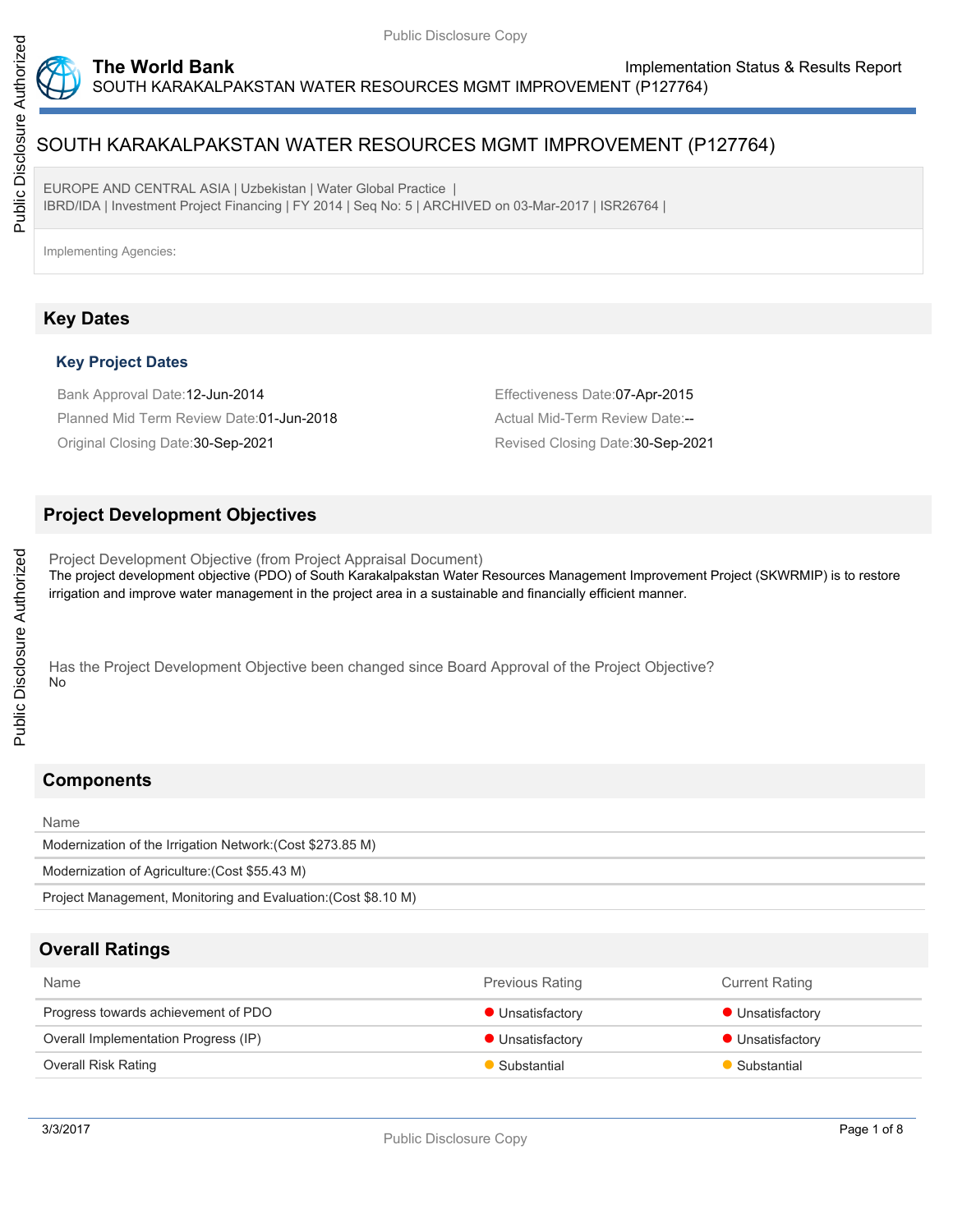

### **Implementation Status and Key Decisions**

Progress has been made in selecting contractors for the main irrigation works planned under the Project, namely the construction of the Bustan Canal (ICB1.1) and rehabilitation of the Right Bank Canal a and Pakhta-Arna system (ICB1.2, 2 lots). Recruitment of a construction supervision engineer and an operator that will develop field activities to promote sustainable intensification and agriculture diversification is also under way (CON2). Recommendation for award of contracts for ICB1.1 and for goods (GEQ1.3) have received the Bank's no objection. The Bid Evaluation Report for ICB1.2 (2 lots) and the Terms of Reference and Shortlisting Evaluation Report for CON2 are being reviewed by the Bank.

The pre-cleaning equipment that was purchased by the project is currently being used by the three ginneries in the project area. Among others as a result of the procurement of the equipment, the quality of cotton that is mechanically harvested is similar to the cotton that is manually harvested. Installation of the equipment is therefore an important contribution to a successful modernization of cotton production in Uzbekistan.

Cotton harvest mechanization is progressing slowly and the Project is working on developing a new approach and more suitable agronomic practices to make mechanization more attractive to farmers, including demonstrating alternative equipment with private manufacturers of cotton harvesters. This work aims at proposing an economically and financially viable mechanization model that should offer the right incentives to farmers and give them more flexibility in their mechanization decisions.

Regarding child and forced labor, the Project area is covered by the the Third Party Monitoring and Feedback Mechanism (TPM/FBM) organized by ILO. During the 2016 cotton season, the TPM/FBM did not find evidence of child and forced labor in the Project area. The World Bank maintains a regular dialogue with civil society stakeholders in Uzbekistan on issues pertaining to agriculture sector modernization, and child and forced labor issues in the cotton sector. The meetings and contacts on an on-going basis with civil society representatives provide the Bank with an opportunity to hear from them directly and exchange information.

#### **Risks**

#### **Systematic Operations Risk-rating Tool**

| <b>Risk Category</b>                                            | Rating at Approval                                  | <b>Previous Rating</b>                              | <b>Current Rating</b> |
|-----------------------------------------------------------------|-----------------------------------------------------|-----------------------------------------------------|-----------------------|
| <b>Political and Governance</b>                                 | $\qquad \qquad -$                                   | • Substantial                                       | • Substantial         |
| Macroeconomic                                                   | $\hspace{0.05cm} -\hspace{0.05cm} -\hspace{0.05cm}$ | • Moderate                                          | • Moderate            |
| Sector Strategies and Policies                                  | $\qquad \qquad -$                                   | • Substantial                                       | • Substantial         |
| Technical Design of Project or Program                          | $- -$                                               | • Substantial                                       | • Substantial         |
| Institutional Capacity for Implementation and<br>Sustainability | $\hspace{0.05cm} -\hspace{0.05cm} -\hspace{0.05cm}$ | $\bullet$ Low                                       | $\bullet$ Low         |
| Fiduciary                                                       | $\hspace{0.05cm} -\hspace{0.05cm} -\hspace{0.05cm}$ | • Moderate                                          | • Moderate            |
| <b>Environment and Social</b>                                   | $\hspace{0.05cm} -\hspace{0.05cm} -\hspace{0.05cm}$ | $\bullet$ High                                      | $\bullet$ High        |
| <b>Stakeholders</b>                                             | $\qquad \qquad -$                                   | • Substantial                                       | • Substantial         |
| Other                                                           | $\hspace{0.05cm} -\hspace{0.05cm} -\hspace{0.05cm}$ | $\hspace{0.05cm} -\hspace{0.05cm} -\hspace{0.05cm}$ | $- -$                 |
| Overall                                                         | --                                                  | • Substantial                                       | • Substantial         |

### **Results**

#### **Project Development Objective Indicators**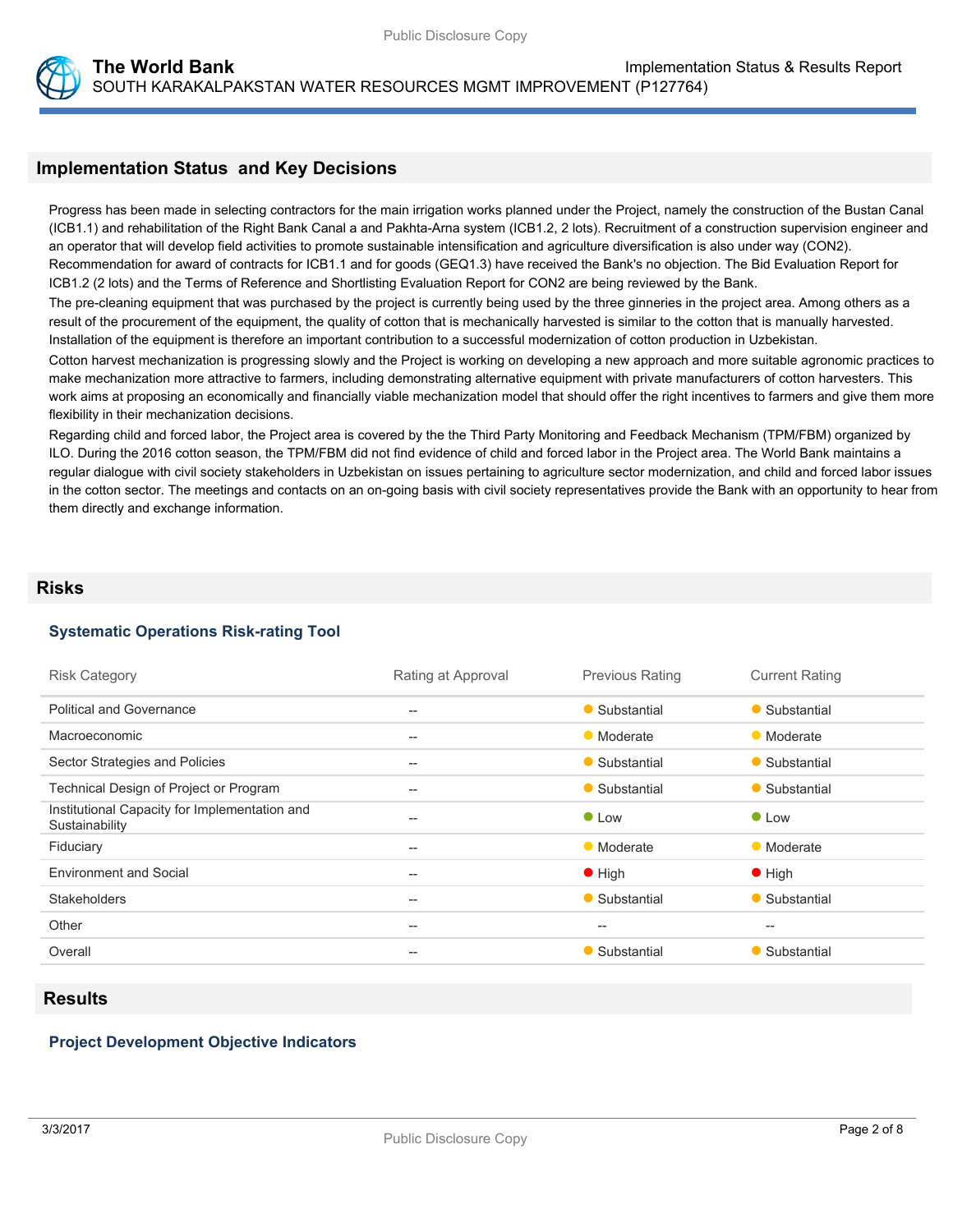

| ► Improved irrigation water delivery service (MASSCOTE M&E system) (Text, Custom) |                 |                   |                  |             |  |
|-----------------------------------------------------------------------------------|-----------------|-------------------|------------------|-------------|--|
|                                                                                   | <b>Baseline</b> | Actual (Previous) | Actual (Current) | End Target  |  |
| Value                                                                             | 1.60            | 1.60              | 1.60             | 2.50        |  |
| Date                                                                              | 01-Aug-2013     | 18-May-2016       | 08-Dec-2016      | 30-Sep-2020 |  |
|                                                                                   |                 |                   |                  |             |  |

| ► Water users provided with new/improved irrigation and drainage services (number) (Number, Core) |                 |                   |                  |             |  |
|---------------------------------------------------------------------------------------------------|-----------------|-------------------|------------------|-------------|--|
|                                                                                                   | <b>Baseline</b> | Actual (Previous) | Actual (Current) | End Target  |  |
| Value                                                                                             | 0.00            | 0.00              | 0.00             | 41,000.00   |  |
| Date                                                                                              | 01-Aug-2013     | 18-May-2016       | 08-Dec-2016      | 30-Sep-2020 |  |
|                                                                                                   |                 |                   |                  |             |  |

| Mater users provided with irrigation and drainage services - female (number) (Number, Core Breakdown) |                 |                   |                   |             |  |
|-------------------------------------------------------------------------------------------------------|-----------------|-------------------|-------------------|-------------|--|
|                                                                                                       | <b>Baseline</b> | Actual (Previous) | Actual (Current)  | End Target  |  |
| Value                                                                                                 | 0.00            | 0.00              | 0.00              | 27,000.00   |  |
| Date                                                                                                  | 01-Aug-2013     | 18-May-2016       | $08 - Dec - 2016$ | 30-Sep-2020 |  |
|                                                                                                       |                 |                   |                   |             |  |

| ► Reduction in annual public and WCA expenditures for pumping (Percentage, Custom) |  |
|------------------------------------------------------------------------------------|--|
|------------------------------------------------------------------------------------|--|

|       | <b>Baseline</b> | Actual (Previous) | Actual (Current) | End Target  |
|-------|-----------------|-------------------|------------------|-------------|
| Value | 0.00            | 0.00              | 0.00             | 80.00       |
| Date  | 01-Aug-2013     | 18-May-2016       | 08-Dec-2016      | 30-Sep-2020 |

| ► Increased collection rate by WCAs to cover O&M costs (Percentage, Custom) |                 |                   |                  |            |  |
|-----------------------------------------------------------------------------|-----------------|-------------------|------------------|------------|--|
|                                                                             | <b>Baseline</b> | Actual (Previous) | Actual (Current) | End Target |  |
| Value                                                                       | 40.00           | 40.00             | 40.00            | 50.00      |  |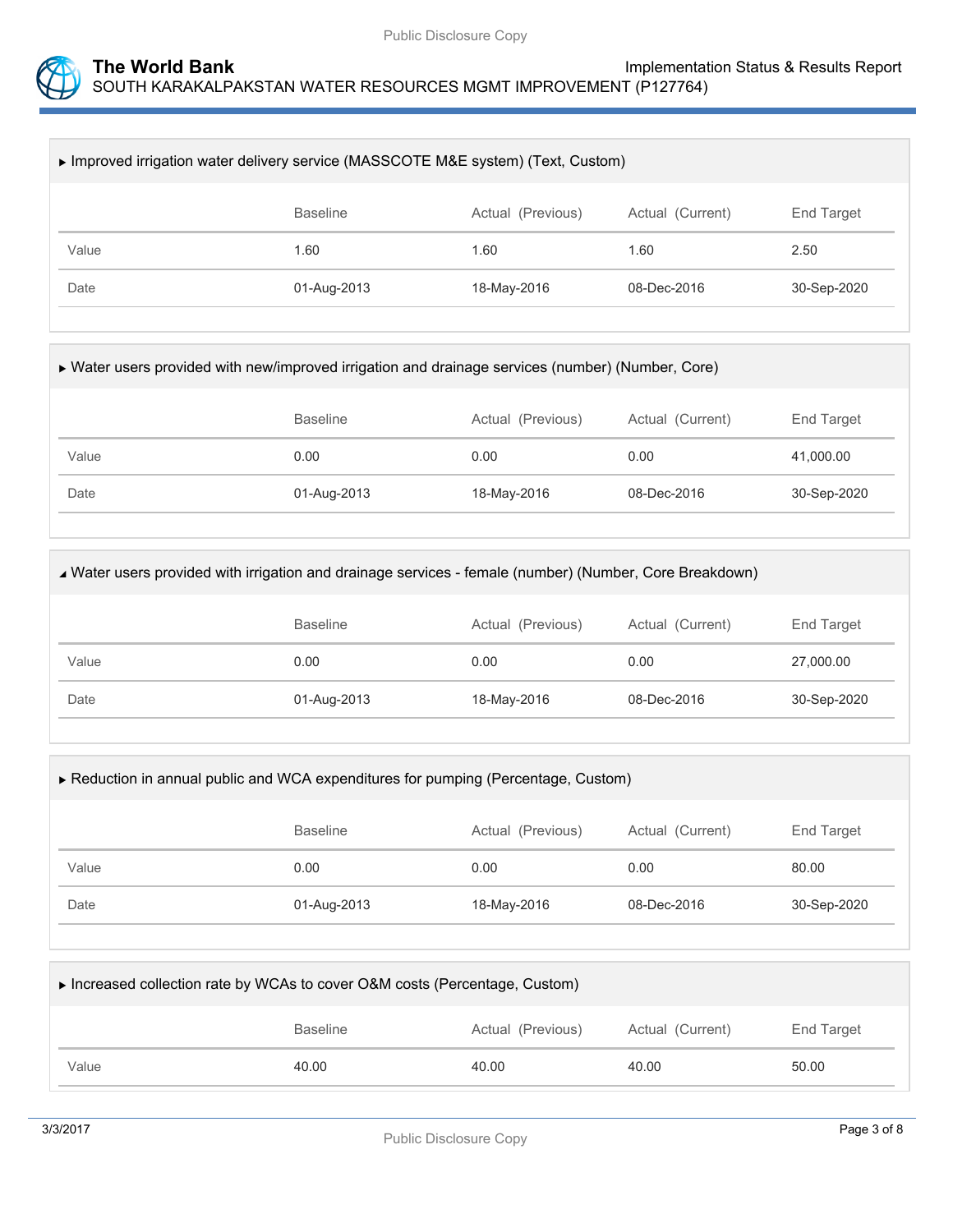

| Date | 01-Aug-2013 | 18-May-2016 | 08-Dec-2016 | 30-Sep-2020 |
|------|-------------|-------------|-------------|-------------|
|      |             |             |             |             |
|      |             |             |             |             |
|      |             |             |             |             |

#### Overall Comments

#### **Intermediate Results Indicators**

| Area provided with irrigation and drainage services (ha) (Hectare(Ha), Core) |                 |                   |                  |             |  |  |
|------------------------------------------------------------------------------|-----------------|-------------------|------------------|-------------|--|--|
|                                                                              | <b>Baseline</b> | Actual (Previous) | Actual (Current) | End Target  |  |  |
| Value                                                                        | 0.00            | 0.00              | 0.00             | 75,000.00   |  |  |
| Date                                                                         | 01-Aug-2013     | 18-May-2016       | 08-Dec-2016      | 30-Sep-2020 |  |  |
|                                                                              |                 |                   |                  |             |  |  |

| ∆ Area provided with irrigation and drainage services - Improved (ha) (Hectare(Ha), Core Breakdown) |                 |                   |                  |             |  |  |
|-----------------------------------------------------------------------------------------------------|-----------------|-------------------|------------------|-------------|--|--|
|                                                                                                     | <b>Baseline</b> | Actual (Previous) | Actual (Current) | End Target  |  |  |
| Value                                                                                               | 0.00            | 0.00              | 0.00             | 75,000.00   |  |  |
| Date                                                                                                | 01-Aug-2013     | 18-May-2016       | 08-Dec-2016      | 30-Sep-2020 |  |  |
|                                                                                                     |                 |                   |                  |             |  |  |

| Reduction of energy consumption (Megawatt, Custom) |                 |                   |                  |             |  |
|----------------------------------------------------|-----------------|-------------------|------------------|-------------|--|
|                                                    | <b>Baseline</b> | Actual (Previous) | Actual (Current) | End Target  |  |
| Value                                              | 0.00            | 0.00              | 0.00             | 60,000.00   |  |
| Date                                               | 01-Aug-2013     | 18-May-2016       | 08-Dec-2016      | 30-Sep-2020 |  |
|                                                    |                 |                   |                  |             |  |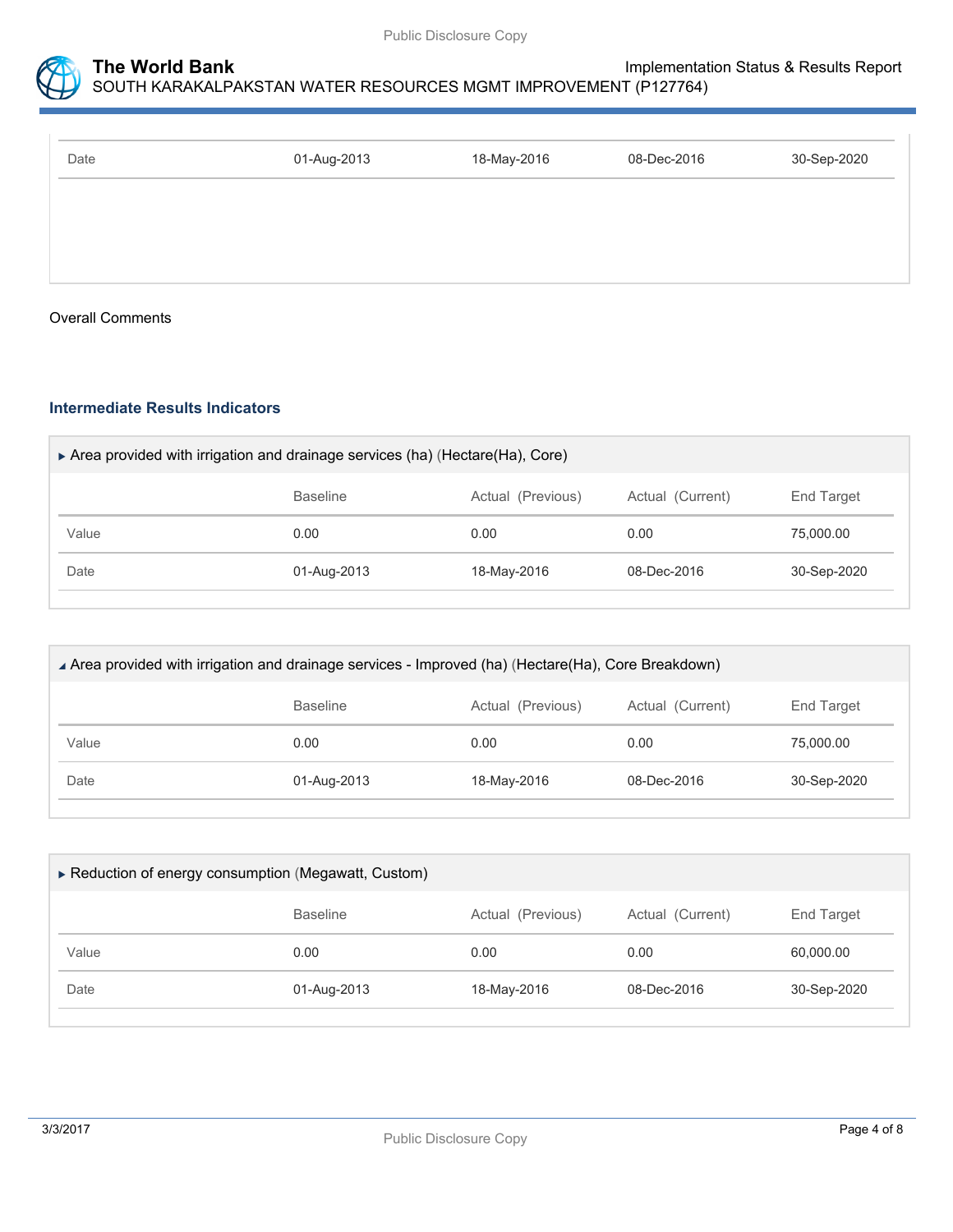

|       |                 | Irrigation water distribution schedule prepared (Yes/No, Custom) |                  |             |  |  |  |  |
|-------|-----------------|------------------------------------------------------------------|------------------|-------------|--|--|--|--|
|       | <b>Baseline</b> | Actual (Previous)                                                | Actual (Current) | End Target  |  |  |  |  |
| Value | N               | N                                                                | N                |             |  |  |  |  |
| Date  | 01-Aug-2013     | 18-May-2016                                                      | 08-Dec-2016      | 30-Sep-2020 |  |  |  |  |

| ▶ Dam safety plan for Tuyamuyun dam prepared and submitted to the government (Yes/No, Custom) |                 |                  |             |             |  |
|-----------------------------------------------------------------------------------------------|-----------------|------------------|-------------|-------------|--|
|                                                                                               | <b>Baseline</b> | Actual (Current) | End Target  |             |  |
| Value                                                                                         | N               | N                | N           |             |  |
| Date                                                                                          | 01-Aug-2013     | 18-May-2016      | 08-Dec-2016 | 30-Sep-2020 |  |
|                                                                                               |                 |                  |             |             |  |

| ▶ Operational water user associations created and/or strengthened (number) (Number, Core) |                                                          |             |                   |             |  |
|-------------------------------------------------------------------------------------------|----------------------------------------------------------|-------------|-------------------|-------------|--|
|                                                                                           | Actual (Current)<br>Actual (Previous)<br><b>Baseline</b> |             |                   |             |  |
| Value                                                                                     | 0.00                                                     | 0.00        | 0.00              | 25.00       |  |
| Date                                                                                      | 01-Aug-2013                                              | 18-May-2016 | $08 - Dec - 2016$ | 30-Sep-2020 |  |

| Number of BVO, PAN-ISA, and LABAIS staffs trained (Number, Custom) |                 |                   |                  |             |  |  |
|--------------------------------------------------------------------|-----------------|-------------------|------------------|-------------|--|--|
|                                                                    | <b>Baseline</b> | Actual (Previous) | Actual (Current) | End Target  |  |  |
| Value                                                              | 0.00            | 0.00              | 0.00             | 50.00       |  |  |
| Date                                                               | 01-Aug-2013     | 18-May-2016       | 08-Dec-2016      | 30-Sep-2020 |  |  |
|                                                                    |                 |                   |                  |             |  |  |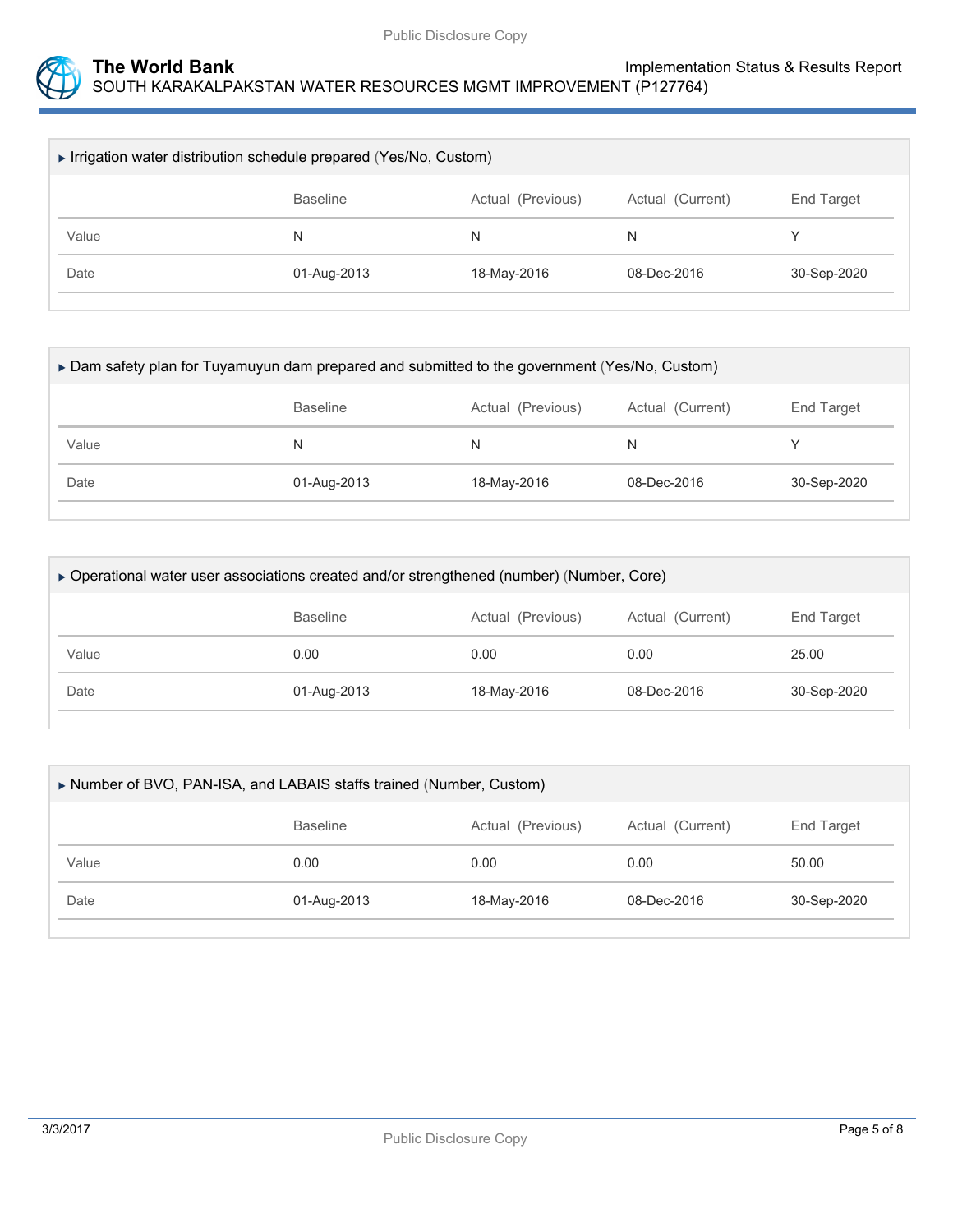

| ► Percentage of BVO, LABAIS and PAN-ISA staff satisfied with training (Percentage, Custom) |                 |                   |                  |             |  |  |
|--------------------------------------------------------------------------------------------|-----------------|-------------------|------------------|-------------|--|--|
|                                                                                            | <b>Baseline</b> | Actual (Previous) | Actual (Current) | End Target  |  |  |
| Value                                                                                      | 0.00            | 0.00              | 0.00             | 80.00       |  |  |
| Date                                                                                       | 01-Aug-2013     |                   | 08-Dec-2016      | 30-Sep-2020 |  |  |
|                                                                                            |                 |                   |                  |             |  |  |

| Area producing non-cotton/non-wheat crop (Hectare(Ha), Custom) |                                                                               |             |             |             |  |
|----------------------------------------------------------------|-------------------------------------------------------------------------------|-------------|-------------|-------------|--|
|                                                                | <b>Baseline</b><br>Actual (Current)<br><b>End Target</b><br>Actual (Previous) |             |             |             |  |
| Value                                                          | 6.500.00                                                                      | 6.500.00    | 6.500.00    | 10.000.00   |  |
| Date                                                           | 01-Aug-2013                                                                   | 18-May-2016 | 08-Dec-2016 | 30-Sep-2020 |  |

| Client days of training provided (number) (Number, Core) |                 |                   |                  |                   |  |  |
|----------------------------------------------------------|-----------------|-------------------|------------------|-------------------|--|--|
|                                                          | <b>Baseline</b> | Actual (Previous) | Actual (Current) | <b>End Target</b> |  |  |
| Value                                                    | 0.00            | 0.00              | 0.00             | 600.00            |  |  |
| Date                                                     | 01-Aug-2013     | 18-May-2016       | 08-Dec-2016      | 30-Sep-2020       |  |  |
|                                                          |                 |                   |                  |                   |  |  |

| ∡ Client days of training provided - Female (number) (Number, Core Breakdown) |                 |                            |                  |             |  |  |
|-------------------------------------------------------------------------------|-----------------|----------------------------|------------------|-------------|--|--|
|                                                                               | <b>Baseline</b> | Actual (Previous)          | Actual (Current) | End Target  |  |  |
| Value                                                                         | 0.00            | 0.00                       | 0.00             | 120.00      |  |  |
| Date                                                                          | 01-Aug-2013     | 18-May-2016<br>08-Dec-2016 |                  | 30-Sep-2020 |  |  |
|                                                                               |                 |                            |                  |             |  |  |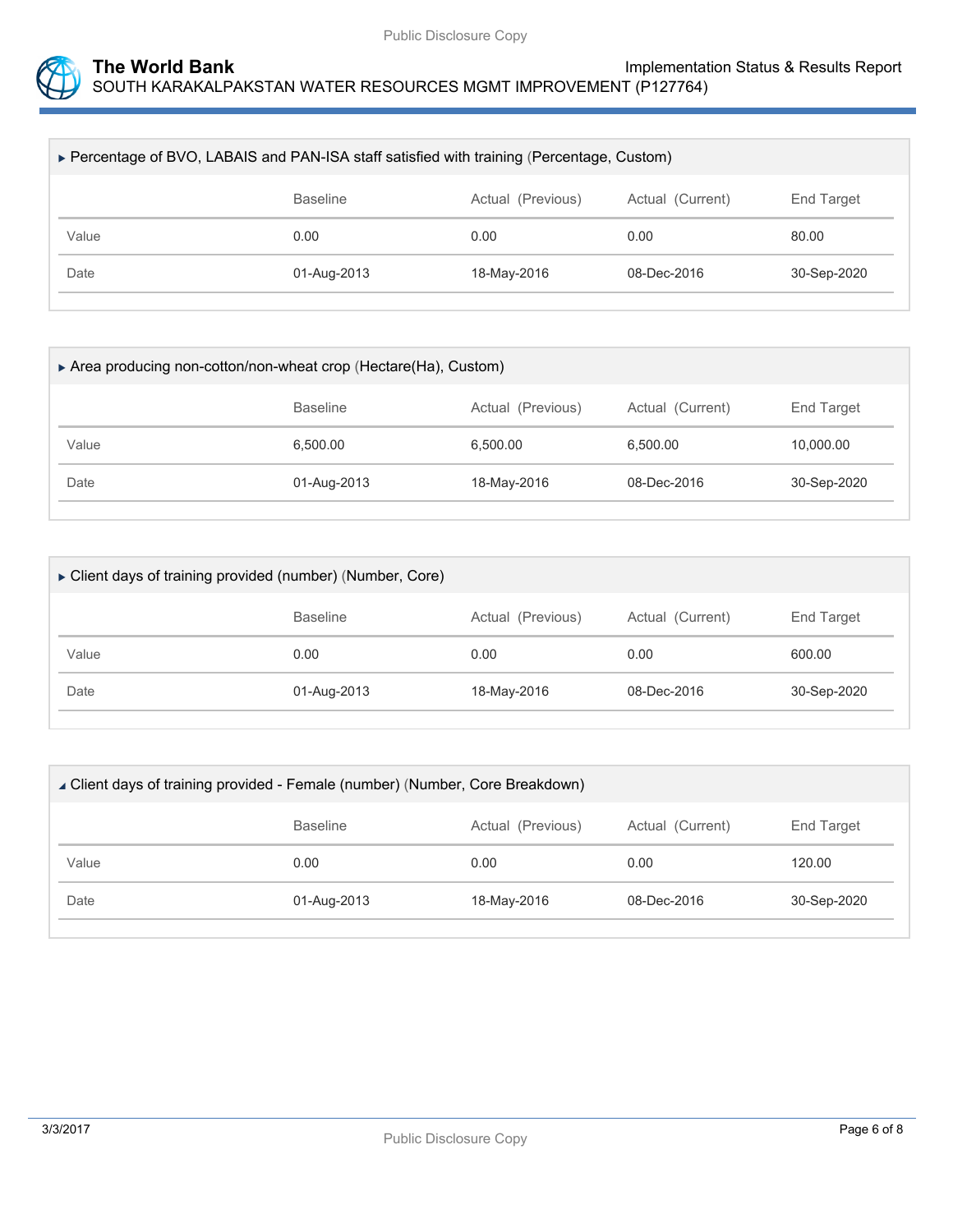

| ► Percentage of cotton area harvested mechanically (Percentage, Custom) |                 |                   |                  |             |  |  |
|-------------------------------------------------------------------------|-----------------|-------------------|------------------|-------------|--|--|
|                                                                         | <b>Baseline</b> | Actual (Previous) | Actual (Current) | End Target  |  |  |
| Value                                                                   | 0.00            | 0.00              | 5.00             | 70.00       |  |  |
| Date                                                                    | 01-Aug-2013     | 18-May-2016       | 08-Dec-2016      | 30-Sep-2020 |  |  |
|                                                                         |                 |                   |                  |             |  |  |

| Number of demonstrations established (Number, Custom) |                 |                   |                  |                   |  |
|-------------------------------------------------------|-----------------|-------------------|------------------|-------------------|--|
|                                                       | <b>Baseline</b> | Actual (Previous) | Actual (Current) | <b>End Target</b> |  |
| Value                                                 | 0.00            | 0.00              | 0.00             | 245.00            |  |
| Date                                                  | 01-Aug-2013     | 18-May-2016       | 08-Dec-2016      | 30-Sep-2020       |  |
|                                                       |                 |                   |                  |                   |  |

| Number of project monitoring reports submitted on time annually (Number, Custom) |                 |                   |                  |             |  |  |
|----------------------------------------------------------------------------------|-----------------|-------------------|------------------|-------------|--|--|
|                                                                                  | <b>Baseline</b> | Actual (Previous) | Actual (Current) | End Target  |  |  |
| Value                                                                            | 0.00            | 0.00              | 0.00             | 2.00        |  |  |
| Date                                                                             | 01-Aug-2013     | 18-May-2016       | 08-Dec-2016      | 30-Sep-2020 |  |  |

#### Overall Comments

# **Data on Financial Performance**

#### **Disbursements (by loan)**

| Project | Loan/Credit/TF    | Status    | Currency   | Original | Revised | Cancelled | Disbursed | Undisbursed | <b>Disbursed</b> |
|---------|-------------------|-----------|------------|----------|---------|-----------|-----------|-------------|------------------|
| P127764 | <b>IBRD-83890</b> | Effective | <b>USD</b> | 18.29    | 18.29   | 0.00      | 0.05      | 18.24       | 0%               |
| P127764 | IDA-54900         | Effective | <b>USD</b> | 242.50   | 242.50  | 0.00      | 13.60     | 199.55      | 6%               |